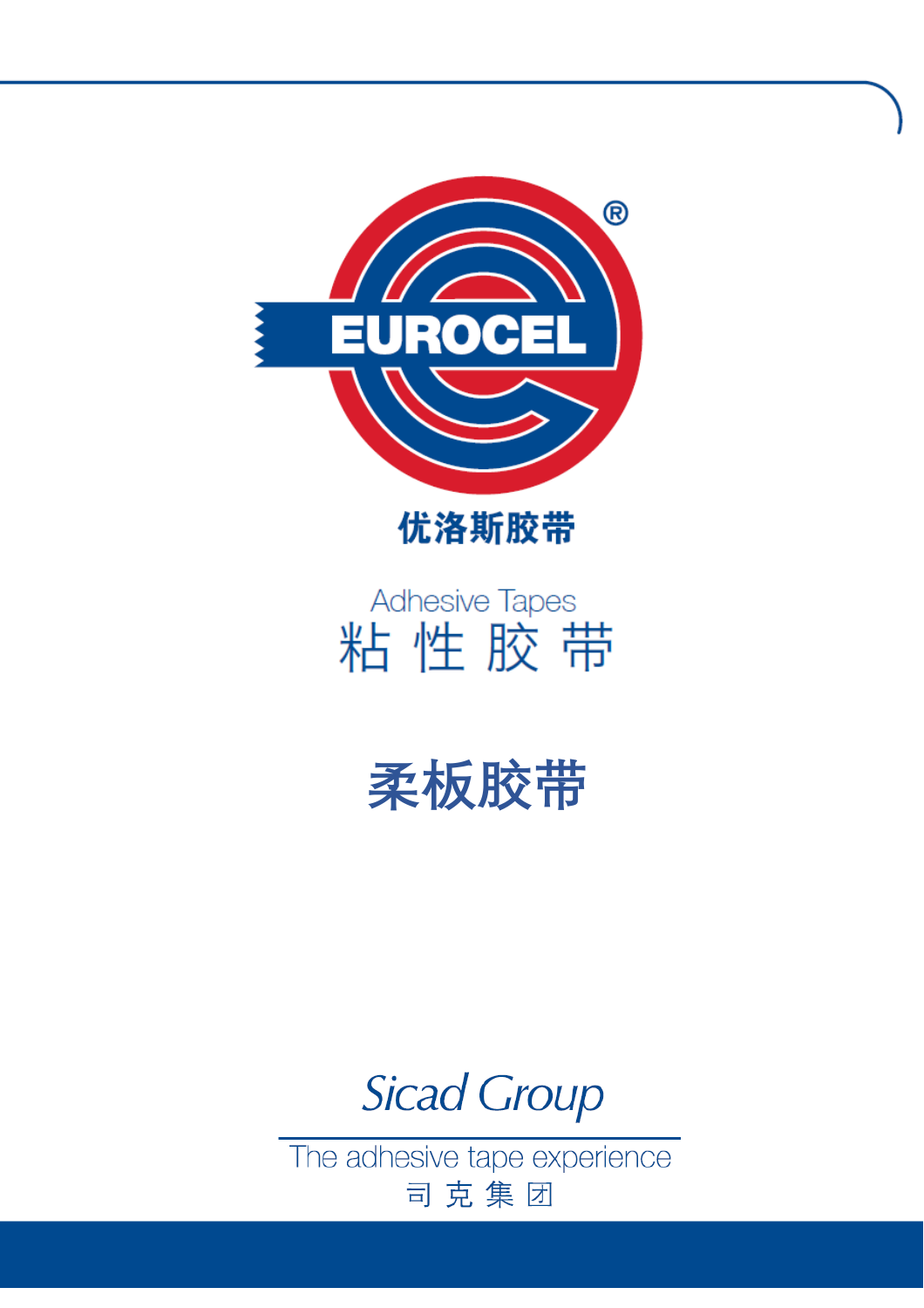



# **[Industry](https://www.eurocel.it/en/products/industry/) /** EUROGRAPHIC 780/10L



#### Thin film, brown paper liner 柔板胶带(褐色硅胶纸)

Double sided mounting tape with PVC backing, for photo polymeric or rubber plates on cylinders of small diameter, when an immediate high adhesion is required. No edge lifting, even on small cylinders. High flexibility. 双面胶带用于在柔版印刷过程 中安装印版。使用专门配制的胶粘剂,不会缠胶。据有高柔然度。

**Adhesive 胶水** : Natural rubber 天然橡胶 **Backing 基材** : PVC

#### **MAIN FEATURES**



**TECHNICAL DATA 技术资料**

**Elongation to break 伸长率** 75 % **Inner side adhesion 粘着力** 11.25 N/25mm **Outer side adhesion 粘着力** 11.25 N/25mm **Tensile strength 抗张力** 140 N/25mm **Total thickness 总厚度** 0.1 mm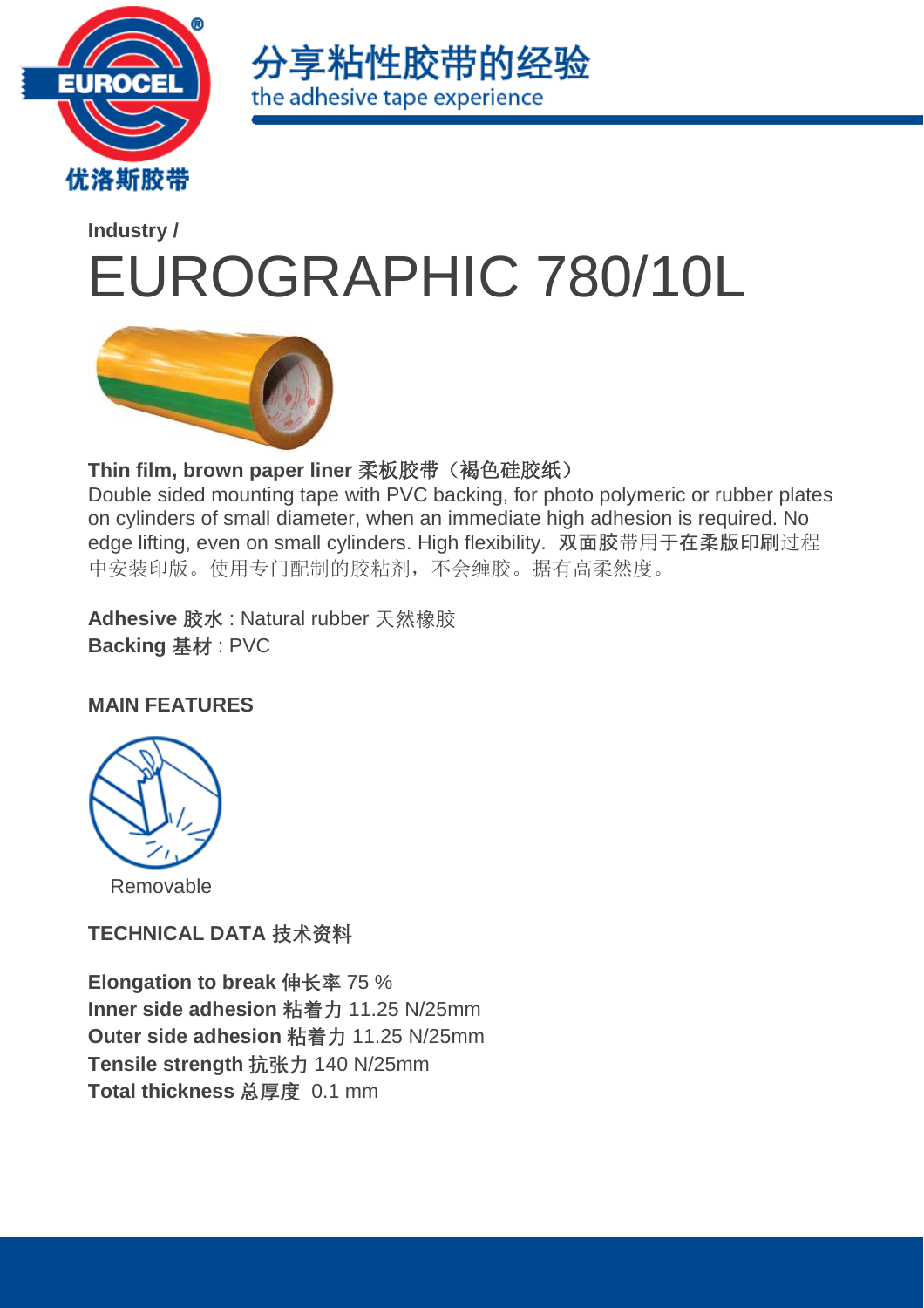



# **[Industry](https://www.eurocel.it/en/products/industry/) /** EUROGRAPHIC 781/10



**Thin film, yellow creped PVC liner 柔板胶带(黄色皱纹 PVC 离型膜)**

Double sided mounting tape with PVC backing, for photo polymeric or rubber plates on cylinders of small diameter, with immediate high adhesion. No edge lifting even on small cylinders. High flexibility. 双面胶带用于在柔版印刷过程中安装印版。使用 专门配制的胶粘剂,不会缠胶。据有高柔然度。

**Adhesive 胶水** : Natural rubber 天然橡胶 **Backing 基材** : PVC

**MAIN FEATURES**



**TECHNICAL DATA 技术资料**

**Elongation to break 伸长率** 75 % **Inner side adhesion 粘着力** 11.25 N/25mm **Outer side adhesion 粘着力** 11.25 N/25mm **Tensile strength 抗张力** 140 N/25mm **Total thickness 总厚度** 0.1 mm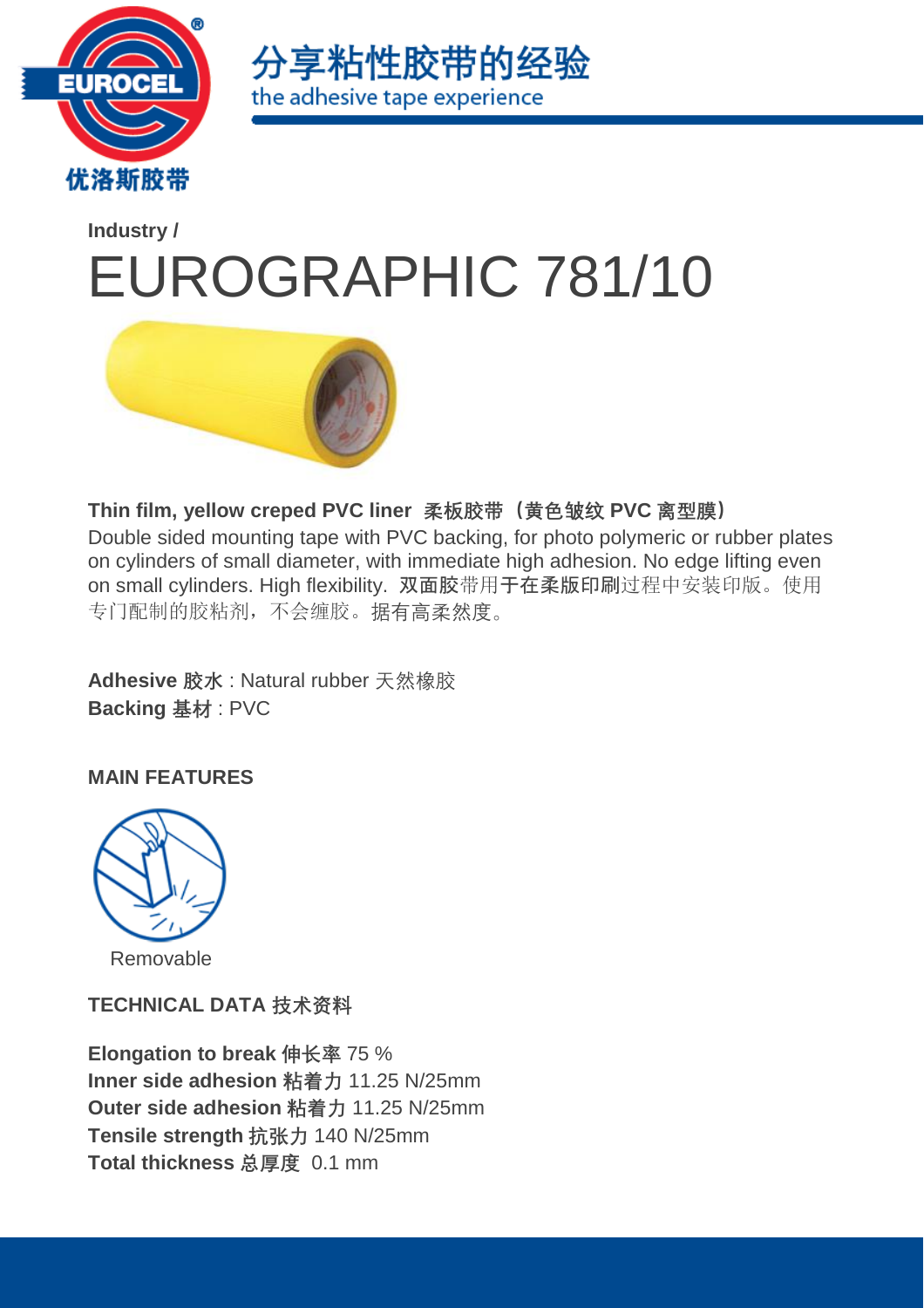



# **[Industry](https://www.eurocel.it/en/products/industry/) /** EUROGRAPHIC 781/20



**Medium thick film, dark brown creped liner 柔板胶带(褐色皱纹 PVC 离型膜)** Double sided mounting tape with PVC backing, for photo polymeric or rubber plates on small diameter cylinders. Immediate high adhesion. No edge lifting even on small cylinders. High flexibility. 双面胶带用于在柔版印刷过程中安装印版。使用专门 配制的胶粘剂,不会缠胶。据有高柔然度。

**Adhesive 胶水** : Natural rubber 天然橡胶 **Backing 基材** : PVC

**MAIN FEATURES**



Removable

**TECHNICAL DATA 技术资料**

**Elongation to break 伸长率** 80% **Inner side adhesion 粘着力** 12.5 N/25mm **Outer side adhesion 粘着力** 12.5 N/25mm **Tensile strength 抗张力** 320 N/25mm **Total thickness 总厚度** 0.2mm